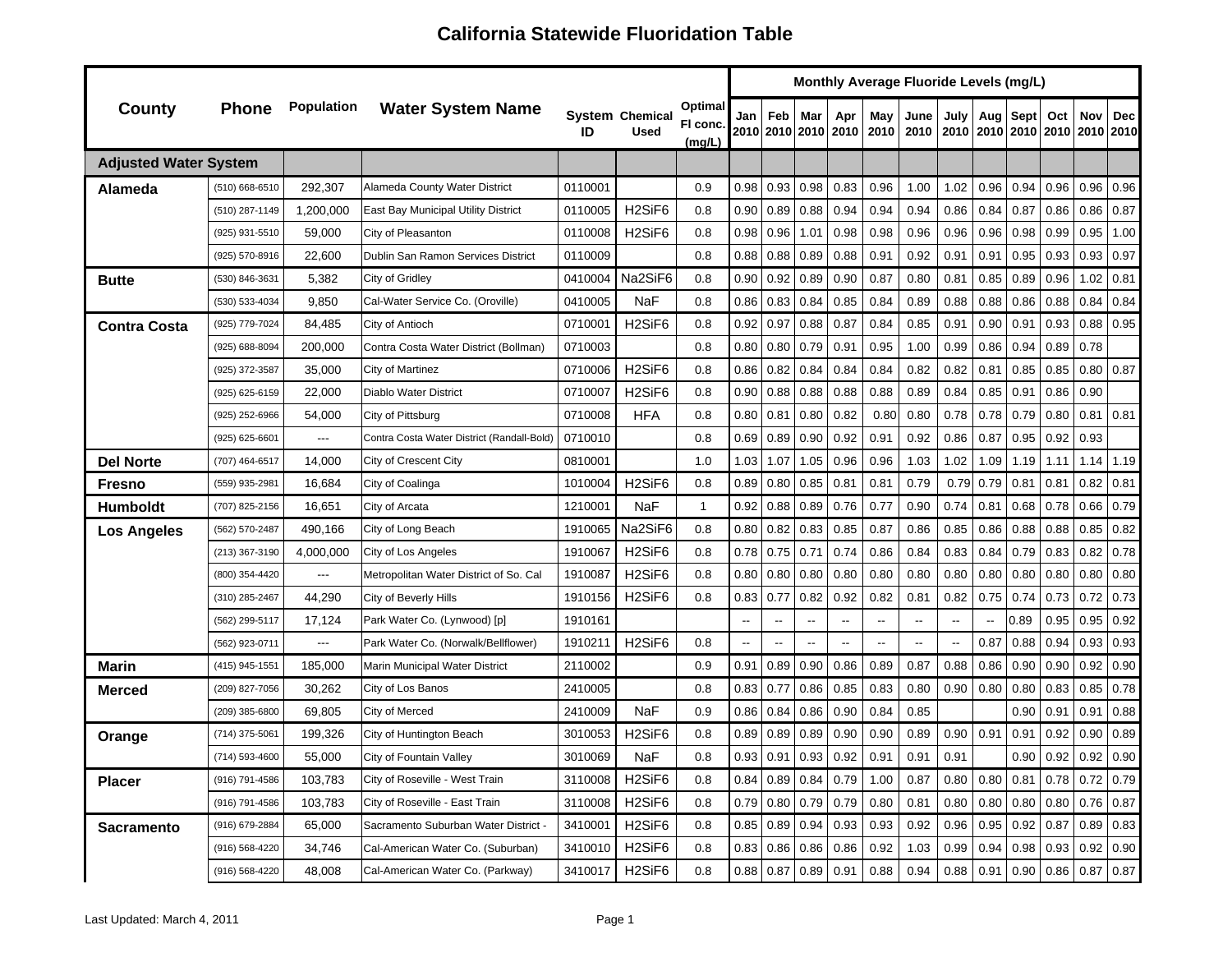| <b>County</b>                   | <b>Phone</b>               | <b>Population</b> | <b>Water System Name</b>                 | ID      | <b>System Chemical</b><br><b>Used</b> | Optimal<br>FI conc.<br>(mg/L) | Jan                      | Feb                      | Mar<br>2010 2010 2010    | Apr<br>2010                                | May<br>2010 | June<br>2010 | July<br>2010 | Aug  | Sept<br>2010 2010 2010 | Oct       | Nov<br>2010                             | <b>Dec</b><br>2010 |
|---------------------------------|----------------------------|-------------------|------------------------------------------|---------|---------------------------------------|-------------------------------|--------------------------|--------------------------|--------------------------|--------------------------------------------|-------------|--------------|--------------|------|------------------------|-----------|-----------------------------------------|--------------------|
|                                 | (916) 808-1309             | 454,330           | City of Sacramento                       | 3410020 | H <sub>2</sub> SiF <sub>6</sub>       | 0.8                           | 0.94                     | 0.91                     | 0.89                     | 0.94                                       | 0.93        | 0.88         | 0.91         | 0.88 | 0.86                   | 0.90      | 0.88                                    | 0.89               |
|                                 | (916) 568-4220             | 18,912            | Cal-American Water Co. (Rosemont)        | 3410034 | H <sub>2</sub> SiF <sub>6</sub>       | 0.8                           | 0.81                     | 0.83                     | 0.83                     | 0.84                                       | 0.84        | 0.84         | 0.88         | 0.85 | 0.86                   | 0.82      | 0.88                                    | 0.85               |
|                                 | (916) 568-4220             | 4,280             | Cal-American Water Co. (Arden)           | 3410045 | H <sub>2</sub> SiF <sub>6</sub>       | 0.8                           | 0.85                     | 0.85                     | 0.83                     | 0.91                                       | 0.88        | 0.88         | 0.86         | 0.85 | 0.84                   | 0.87      | 0.78                                    | 0.86               |
| <b>San Diego</b>                | (760) 839-6274             | 122,000           | City of Escondido                        | 3710006 | H <sub>2</sub> SiF <sub>6</sub>       | 0.8                           | 0.84                     | 0.85                     | 0.84                     | 0.82                                       | 0.80        | 0.82         | 0.84         | 0.86 | 0.86                   | 0.34      | 0.82                                    | 0.50               |
|                                 | (619) 443-1031             | 261,000           | <b>Helix Water District</b>              | 3710010 |                                       | 0.8                           | 1.00                     | 1.00                     | 1.00                     | 0.90                                       | 0.90        | 0.90         | 0.90         | 0.90 | 0.90                   | 0.90      | 0.90                                    | 0.90               |
| <b>San Francisco</b>            | (650) 872-5965             | ---               | San Francisco Regional Water Sys.        | 3810001 |                                       | 1                             | 1.10                     | 1.00                     | 1.10                     | 1.00                                       | 1.00        | 1.00         | 1.00         | 1.00 | 0.90                   | 1.00      | 1.00                                    | 1.00               |
|                                 | (415) 561-4134             | 2,500             | Presidio of San Francisco                | 3810700 | H <sub>2</sub> SiF <sub>6</sub>       | $\mathbf{1}$                  | 1.13                     | 1.06                     | 1.16                     | 1.23                                       | 1.08        | 1.04         | 1.07         | 1.16 | 1.09                   | 1.10      | 1.14                                    | 1.23               |
| San Luis Obispo                 | (805) 781-7566             | 44,174            | City of San Luis Obispo                  | 4010009 | Na2SiF6                               | 0.8                           | 0.88                     | 0.87                     | 0.81                     | 0.82                                       | 0.85        | 0.88         | 0.85         | 0.89 | 0.85                   | 0.87      | 0.89                                    | 0.85               |
| <b>San Mateo</b>                | (650) 991-8204             | 104,186           | City of Daly City                        | 4110013 | <b>NaF</b>                            | 1                             | 0.97                     | 0.96                     | 0.97                     | 0.99                                       | 1.00        | 1.00         | 0.98         | 1.01 | 0.97                   | 1.06      | 1.04                                    | 0.99               |
| Santa Barbara                   | (805) 925-0951<br>ext.7417 | 80,046            | City of Santa Maria                      | 4210011 | H <sub>2</sub> SiF <sub>6</sub>       | 0.9                           | 0.91                     | 0.92                     | 0.94                     | 0.98                                       | 0.93        | 0.96         | 0.95         | 0.94 | 0.94                   | 0.93      | 0.96                                    | 0.91               |
|                                 | (805) 757-6419             | 7,521             | Vandenberg Air Force Base                | 4210700 | <b>NaF</b>                            | 0.9                           | 1.03                     | 0.99                     | 0.96                     | 0.82                                       | 0.86        | 0.88         | 0.81         | 0.96 | 0.96                   | 1.08      | 1.01                                    | 1.02               |
| Santa Clara                     | (650) 903-6208             | 76,000            | City of Mountain View                    | 4310007 | <b>NaF</b>                            | 0.9                           | 0.97                     | 0.95                     | 1.01                     | 0.94                                       | 0.98        | 0.95         | 0.98         | 0.95 | 0.98                   | 0.98      | 0.96                                    | 0.97               |
|                                 | (510) 620-3602             | 91,500            | City of San Jose (Evergreen)             | 4310020 |                                       | 0.8                           | 0.85                     | 0.87                     | 0.86                     | 0.91                                       | 0.85        | 0.90         | 0.91         | 0.86 | 0.90                   | 0.90      |                                         | $0.89$ 0.87        |
| Solano                          | (707) 746-4393             | 28,000            | City of Benicia                          | 4810001 |                                       | 0.9                           | 0.90                     | 1.00                     | 1.00                     | 0.88                                       | 1.00        | 1.00         | 0.90         | 0.90 | 1.00                   | 0.90      | 1.00                                    |                    |
|                                 | (707) 428-7594             | 80,000            | City of Fairfield                        | 4810003 | H <sub>2</sub> SiF <sub>6</sub>       | 0.8                           | 0.87                     | 0.84                     | 0.87                     | 0.86                                       | 0.85        | 0.86         | 0.87         | 0.86 | 0.88                   | 0.86      | $0.83$ 0.87                             |                    |
|                                 | (707) 648-4039             | 134,000           | City of Vallejo                          | 4810007 | <b>HFS</b>                            | 0.9                           | 0.99                     | 0.99                     | 1.00                     | 1.01                                       | 0.98        | 0.95         | 0.96         | 1.01 | 0.96                   | 0.96      | 0.92                                    | 0.95               |
|                                 | (707) 469-6580             | 91,461            | City of Vacaville                        | 4810008 |                                       | 0.8                           | 0.85                     | 0.85                     | 0.90                     | 0.87                                       | 0.85        | 0.91         | 0.85         | 0.88 | 0.88                   | 0.87      | 0.87                                    |                    |
|                                 | (707) 637-3381             | ---               | City of Vallejo (Travis AFB WTP)         | 4810015 |                                       | 0.8                           | 0.96                     | 0.99                     | 0.96                     | 0.87                                       | 0.94        | 0.95         | 0.95         | 0.93 | 0.94                   | 0.96      | 0.94                                    | 1.06               |
|                                 | (707) 424-8870             | 11,545            | Travis Air Force Base                    | 4810701 | <b>HFS</b>                            | 0.8                           | 0.89                     | 0.92                     | 0.82                     | 0.87                                       | 0.88        | 1.02         | 1.00         | 0.90 | 0.90                   | 0.91      | 0.84                                    | 0.87               |
| Sonoma                          | (707) 431-3346             | 11,450            | City of Healdsburg                       | 4910005 | <b>NaF</b>                            | 0.8                           | 0.77                     | 0.79                     | 0.77                     | 0.67                                       | 0.78        | 0.93         | 0.86         | 0.86 | 0.84                   | 0.89      | 0.92                                    | 0.91               |
|                                 | (707) 765-7297             |                   | US Coast Guard Training Center Petaluma  | 4910701 |                                       | 0.9                           | 0.98                     | 1.00                     | 0.99                     | 0.93                                       | 0.94        | 0.96         | 1.09         | 1.02 | 1.02                   | 1.00      | 1.03                                    |                    |
| Sutter                          | (530) 822-4759             | 50,782            | City of Yuba City                        | 5110002 | H <sub>2</sub> SiF <sub>6</sub>       | 0.8                           | 0.84                     | 0.84                     | 0.81                     | 0.87                                       | 0.82        | 0.79         | 0.83         | 0.84 | 0.82                   | 0.79      | 0.85                                    | 0.86               |
| Ventura                         | (805) 986-6566             | ---               | Port Hueneme Water Agency                | 5610080 | H <sub>2</sub> SiF <sub>6</sub>       | 0.9                           | 0.91                     | 0.93                     | 1.00                     | 0.98                                       | 0.96        | 0.99         | 0.99         | 0.98 | 1.00                   | 1.02      | 1.00                                    | 1.03               |
| Yolo                            | (916) 617-4862             |                   | City of West Sacramento                  | 5710003 | H <sub>2</sub> SiF <sub>6</sub>       | 0.8                           | 0.89                     | 0.88                     | 0.87                     | 0.86                                       | 0.86        | 0.87         | 0.91         | 0.91 | 0.89                   | 0.87      | 0.89                                    | 0.88               |
| Yuba                            | (530) 329-2911             |                   | Plumas Lake                              | 5805001 |                                       | 0.8                           | $\overline{\phantom{a}}$ | $\overline{\phantom{a}}$ | $\overline{\phantom{a}}$ | $\overline{\phantom{a}}$                   | 0.75        | 0.87         | 1.01         | 0.79 | 0.83                   | 0.79      | 0.75                                    | 0.85               |
|                                 | (530) 329-2912             |                   | Olivehurst                               | 5810003 |                                       | 08                            | --                       | $\overline{\phantom{a}}$ |                          |                                            | --          |              | 0.88         | 0.92 | 0.82                   | 0.77      | 0.78                                    | 0.80               |
|                                 | (530) 634-3605             | 9,064             | Beale Air Force Base                     | 5810700 |                                       | 0.9                           | 0.95                     | 0.94                     | 0.89                     | 0.86                                       | 0.85        | 0.84         | 0.86         | 0.87 | 0.87                   | 0.97      | 0.91                                    |                    |
| <b>Consecutive Water System</b> |                            |                   |                                          |         |                                       |                               |                          |                          |                          |                                            |             |              |              |      |                        |           |                                         |                    |
| Alameda                         | (510) 583-4727             | 129,610           | City of Hayward [c]                      | 0110006 |                                       |                               |                          |                          |                          | $1.10$   $1.00$   $1.10$   $1.00$   $1.00$ |             | 1.00         |              |      |                        |           | 1.00   1.00   0.90   1.00   1.00   1.00 |                    |
| <b>Del Norte</b>                | (xxx) xxx-xxxx             | 1,600             | Bertsch Ocean View CSD [a]               | 0810003 |                                       | 1.0                           | 1.03                     | 1.07                     | 1.05                     | 0.96                                       | 0.96        | 1.03         | 1.02         | 1.09 | 1.19                   |           |                                         |                    |
| Humboldt                        | (xxx) xxx-xxxx             | 915               | Jacoby Creek Co. WD [b]                  | 1210021 | <b>NaF</b>                            | $\mathbf{1}$                  |                          | $0.92 \, 0.88$           | 0.89                     | 0.76                                       | 0.77        | 0.90         | 0.74         | 0.81 |                        | 0.68 0.78 |                                         |                    |
| <b>Los Angeles</b>              | (800) 999-4033             | 31,789            | Golden State Water Co. (Culver City) [o] | 1910030 | H <sub>2</sub> SiF <sub>6</sub>       | 0.8                           |                          | $0.80$ 0.80              | 0.80                     | 0.80                                       | 0.80        | 0.80         | 0.80         | 0.80 | 0.80                   | 0.80      |                                         | $0.80 \ 0.80$      |
|                                 | (818) 790-4036             | 84,000            | Foothill Municipal Water District [o]    | 1910032 | H <sub>2</sub> SiF <sub>6</sub>       | 0.8                           |                          | $0.80$ 0.80              | 0.80                     | 0.80                                       | 0.80        | 0.80         | 0.80         | 0.80 | 0.80                   | 0.80      |                                         | $0.80 \ 0.80$      |
|                                 | (xxx) xxx-xxxx             | 17,024            | City of El Segundo [o]                   | 1910040 | H <sub>2</sub> SiF <sub>6</sub>       | 0.8                           |                          | 0.80 0.80                | 0.80                     | 0.80                                       | 0.80        | 0.80         | 0.80         | 0.80 | 0.80                   | 0.80      | $0.80 \ 0.80$                           |                    |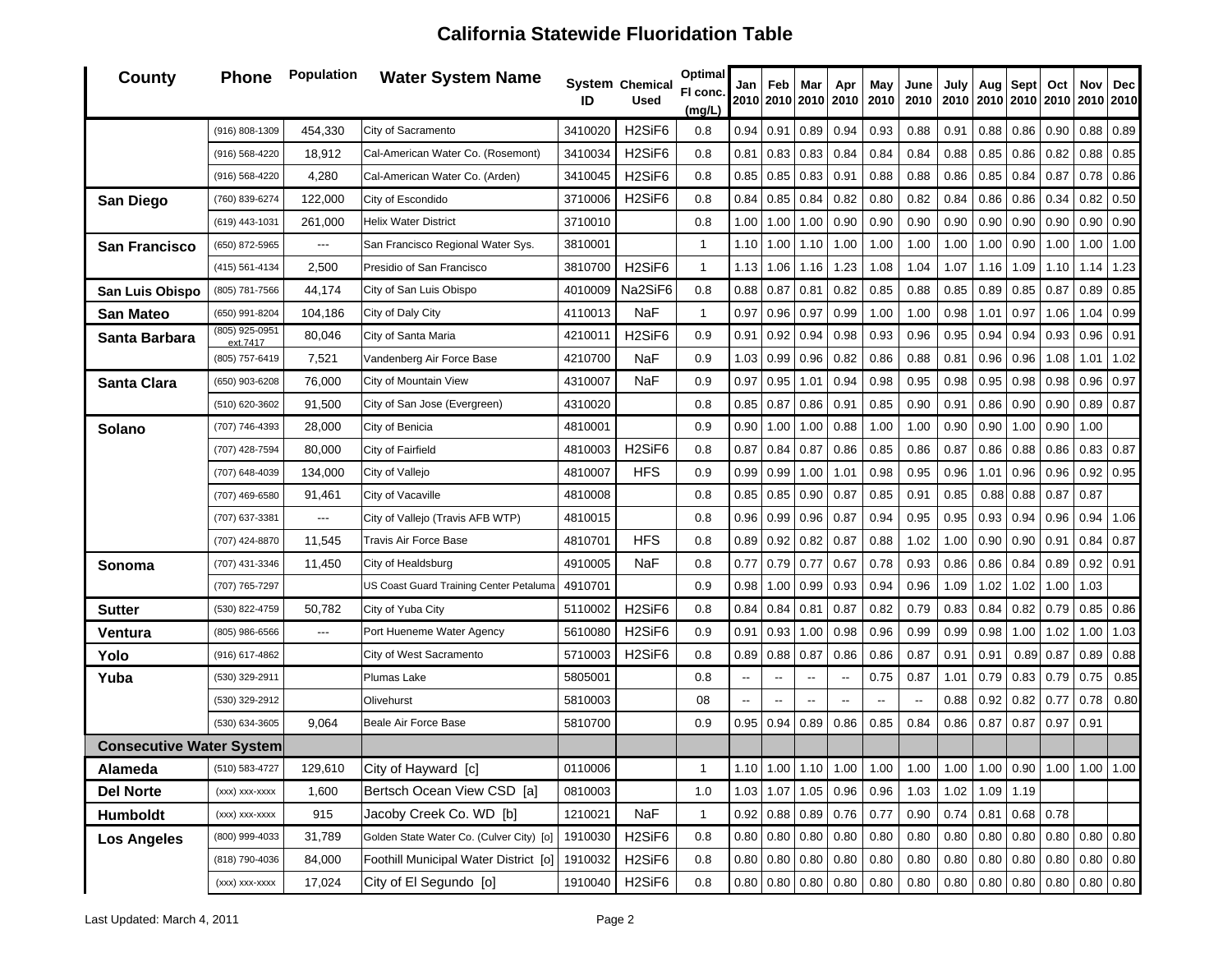#### **County Phone Population Water System Name IDChemical UsedOptimal Fl conc. (mg/L) Jan 2010201020102010Feb Mar Apr May 2010June 2010July 201020102010Aug Sept Oct 2010Nov 2010Dec 2010**(310) 325-7114 20,181 City of Lomita [o] <sup>1910073</sup> H2SiF6 0.8 0.80 0.80 0.80 0.80 0.80 0.80 0.80 0.80 0.80 0.80 0.80 0.80 (310) 456-6770 ext. 242990 Los Angeles CWWD 21 (Kagel Canyon) [h] 1910075 | H2SiF6 | 0.8 0.78 | 0.75 | 0.71 | 0.74 | 0.86 | 0.84 | 0.83 | 0.84 | 0.79 (310) 257-1482 68,766 Cal-Water Service Co. (Palos Verdes) [o] 1910104 H2SiF6 0.8 0.74 0.81 0.84 0.79 0.84 0.85 0.77 0.76 0.72 0.82 0.80 0.84 (310) 456-6770 ext. 24224,621 LA CWWD 29 & 80 (Malibu & Marina Del Rey) [u] 1910204 | H2SiF6 | 0.8 0.79 0.78 0.78 0.77 0.83 0.82 0.82 0.82 0.82 0.80 0.82 0.80 0.82 0.81 0.79 (xxx) xxx-xxxx | 2,500 Mesa Crest Water Co. [o] | 1910241 | H2SiF6 | 0.8 | 0.80 | 0.80 | 0.80 | 0.80 | 0.80 | 0.80 | 0.80 | 0.80 | 0.80 | 0.80 | 0.80 | 0.80 | 0.80 | 0.80 | 0.80 | 0.80 | 0.80 | 0.80 | 0.80 | 0.80 | 0.80 | **Marin**(415) 331-9238 1,200 NPS GG NRA [j] 2110350 0.90 0.91 0.89 0.90 0.86 0.89 0.88 0.86 **Orange** (949) 494-1041 25,000 Laguna Beach County Water District [o] <sup>3010017</sup> H2SiF6 0.8 0.80 0.80 0.80 0.80 0.80 0.80 0.80 0.80 0.80 0.80 0.80 0.80 (949) 499-4555 ext. 3129 20,000 South Coast Water Dist. (South Coast) [o] <sup>3010042</sup> H2SiF6 0.8 0.80 0.80 0.80 0.80 0.80 0.80 0.80 0.80 0.80 0.80 0.80 0.80 (949) 499-4555 ext. 3129 20,300 South Coast WD (Capistrano Beach) [o] <sup>3010055</sup> H2SiF6 0.8 0.80 0.80 0.80 0.80 0.80 0.80 0.80 0.80 0.80 0.80 0.80 0.80 (949) 499-4555 --- Joint Regional Water Supply Sys. [o] 3010071 H2SiF6 0.8 0.80 0.80 0.80 0.80 0.80 0.80 0.80 0.80 0.80 0.80 0.80 0.80 (949) 831-2500 161,900 Moulton Niguel Water District [o] <sup>3010073</sup> H2SiF6 0.8 0.80 0.80 0.80 0.80 0.80 0.80 0.80 0.80 0.80 0.80 0.80 0.80 (949) 837-7050 ext. 203 50,700 El Toro Water District [o] <sup>3010079</sup> H2SiF6 0.8 0.80 0.80 0.80 0.80 0.80 0.80 0.80 0.80 0.80 0.80 0.80 0.80  $(714)$  538-5815  $\vert$  --- East Orange County WD (Wholesale Zone) [o]  $\vert$  3010093 H2SiF6 6 | 0.8 | 0.80 | 0.80 | 0.80 | 0.80 | 0.80 | 0.80 | 0.80 | 0.80 | 0.80 | 0.80 | 0.80 | 0.80 (949) 459-6674 140,000 Santa Margarita Water District [o] <sup>3010101</sup> H2SiF6 0.8 0.80 0.80 0.80 0.80 0.80 0.80 0.80 0.80 0.80 0.80 0.80 0.80 **Placer** $(xxx)$  xxx-xxxx | 152 Placer CWA - (Bianchi Estates) [v] 3110040 (888) 237-1333 1,881 Cal-American Water Co. (West Placer) [v] 3110150 **Riverside** $(xxx)$  xxx-xxx  $\begin{vmatrix} 6,715 \end{vmatrix}$  City of Perris [q] 3310029 (951) 789-5039 7,151 Western MWD - Murrieta Division [r] 3310036 H2SiF6 0.8 0.78 0.63 0.58 0.73 0.58 0.53 0.50 0.78 0.65 0.83 0.83 0.83 0.80 0.78 (951) 789-5039 61,000 Western MWD [o] 3310049 H2SiF6 0.8 0.68 0.64 0.74 0.69 0.81 0.70 0.68 0.74 0.73 0.70 0.66 0.68 (951) 789-5039 102 Western MWD (ID A - Rainbow) [o] 3310076 H2SiF6 0.8 0.90 0.90 0.90 0.90 0.80 0.80 0.80 0.80 0.80 0.80 0.80 0.70 **San Diego** (760) 744-0460 81,000 Vallecitos Water District [o] <sup>3710002</sup> H2SiF6 0.8 0.80 0.80 0.80 0.80 0.80 0.80 0.80 0.80 0.80 0.80 0.80 0.80 (760) 438-2722 81,000 Carlsbad MWD[o] <sup>3710005</sup> H2SiF6 0.8 0.80 0.80 0.80 0.80 0.80 0.80 0.80 0.80 0.80 0.80 0.80 0.80 (760) 728-1125 32,000 Fallbrook Public Utility District [o] <sup>3710008</sup> H2SiF6 0.8 0.80 0.80 0.80 0.80 0.80 0.80 0.80 0.80 0.80 0.80 0.80 0.80 (760) 728-1178 19,000 Rainbow MWDistrict [o] <sup>3710016</sup> H2SiF6 0.8 0.80 0.80 0.80 0.80 0.80 0.80 0.80 0.80 0.80 0.80 0.80 0.80 (760) 745-5522 25,000 Rincon Del Diablo MWD (ID-1) [o] 3710018 H2SiF6 0.8 0.80 0.80 0.80 0.80 0.80 0.80 0.80 0.80 0.80 0.80 0.80 0.80 (760) 789-1330 | 40,000 | Ramona Municipal Water District [o] 3710019 | H2SiF6 | 0.8 | 0.80 | 0.80 | 0.80 | 0.80 | 0.80 | 0.80 | 0.80 | 0.80 | 0.80 | 0.80 | 0.80 | 0.80 | 0.80 | 0.80 | 0.80 | 0.80 | 0.80 | 0.80 | 0.80 | 0. (760) 749-1600 | 26,000 | Valley Center Municipal WD [o] | 3710026 | H2SiF6 | 0.8 | 0.80 | 0.80 | 0.80 | 0.80 | 0.80 | 0.80 | 0.80 | 0.80 | 0.80 | 0.80 | 0.80 | 0.80 | 0.80 | 0.80 | 0.80 | 0.80 | 0.80 | 0.80 | 0.80 | 0.80 (760) 597-3100 121,000 Vista Irrigation District [o] <sup>3710027</sup> H2SiF6 0.8 0.80 0.80 0.80 0.80 0.80 0.80 0.80 0.80 0.80 0.80 0.80 0.80 (619) 258-4600 126,000 Padre Dam Municipal WD [s] 3710037 **San Francisco**(xxx) xxx-xxxx | San Francisco International Airport [c] 3810010 | 1 1.10 1.00 | 1.00 | 1.00 | 1.00 | 1.00 | 1.00 | 1.00 | 0.90 | 1.00 | 1.00 | 1.00 | 1.00 | 1.00 | 1.00 | 1.00 | 1.00 | 1.00 | 1.00 | 1.00 | 1.00 | 1.00 | 1 (650) 872-5980 802,650 San Francisco Public Utility Comm. SFWS [c] 3810011 1 1.10 1.00 1.10 1.00 1.00 1.00 1.00 1.00 0.90 1.00 1.00 1.00 (xxx) xxx-xxxx 2,400 Treasure Island [c] 3810702 <sup>1</sup> 1.10 1.00 1.10 1.00 1.00 1.00 1.00 1.00 0.90 1.00 1.00 1.00 **San Mateo** (650) 591-8941 25,500 Mid-Peninsula Water District [c] 4110001 <sup>1</sup> 1.10 1.00 1.10 1.00 1.00 1.00 1.00 1.00 0.90 1.00 1.00 1.00 (415) 508-2130 | 3,000 |City of Brisbane [c] | 4110002 | | 1.10 | 1.00 | 1.00 | 1.00 | 1.00 | 1.00 | 1.00 | 1.00 | 0.90 | 1.00 | 1.00 | 1.00 | 1.00 | 1.00 | 1.00 | 1.00 | 1.00 | 1.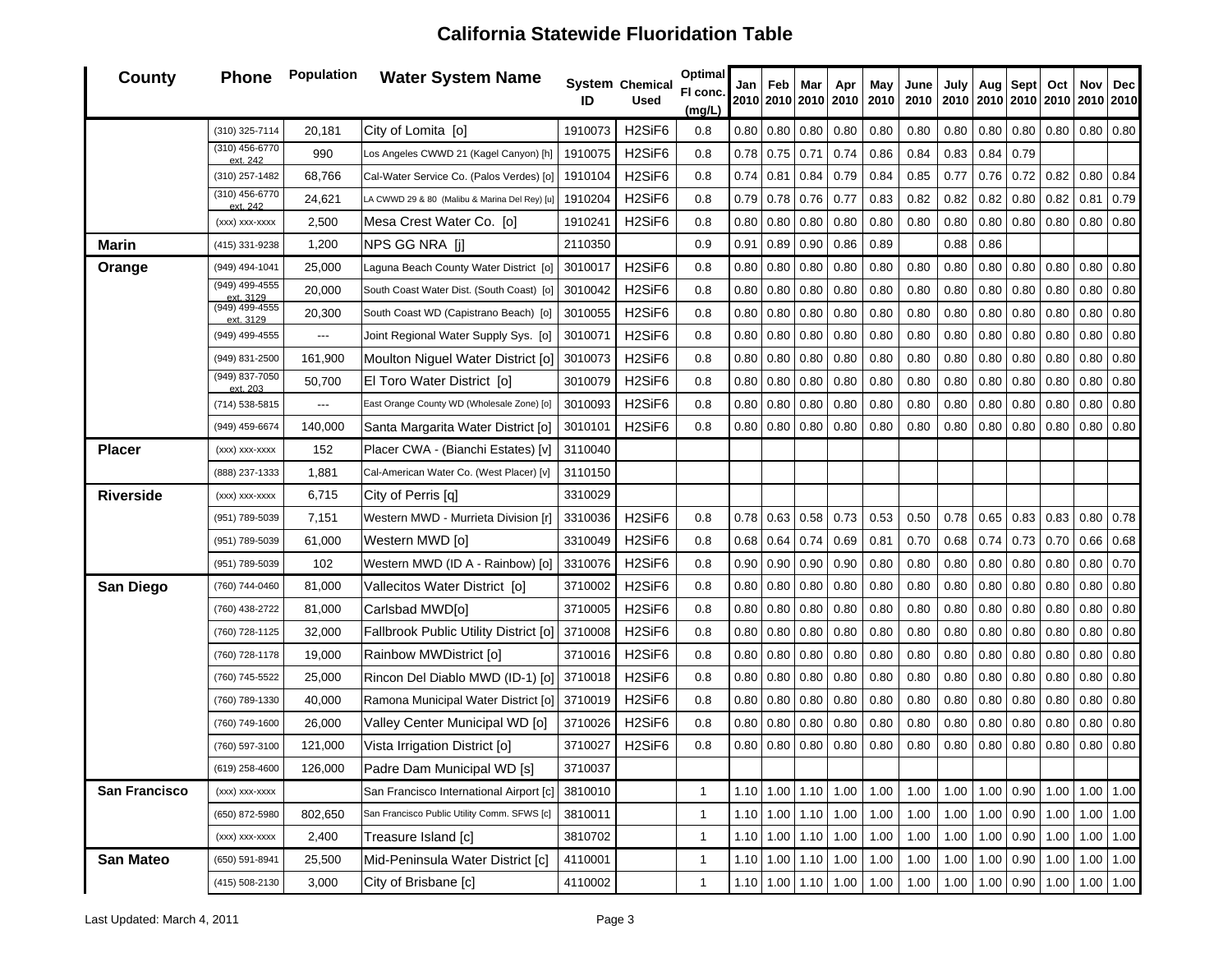| <b>County</b> | <b>Phone</b>   | Population | <b>Water System Name</b>                | ID      | System Chemical<br><b>Used</b>  | Optimal<br>FI conc<br>(mg/L) | Jan  | Feb  | Mar  | Apr<br>2010 2010 2010 2010 | May<br>2010 | June<br>2010 | July | Aug  | <b>Sept</b> | Oct  | Nov<br>2010   2010   2010   2010   2010   2010 | Dec  |
|---------------|----------------|------------|-----------------------------------------|---------|---------------------------------|------------------------------|------|------|------|----------------------------|-------------|--------------|------|------|-------------|------|------------------------------------------------|------|
|               | (650) 558-7670 | 29,050     | City of Burlingame [c]                  | 4110003 |                                 | $\mathbf{1}$                 | 1.10 | 1.00 | 1.10 | 1.00                       | 1.00        | 1.00         | 1.00 | 1.00 | 0.90        | 1.00 | 1.00                                           | 1.00 |
|               | (415) 508-2130 | 443        | Guadalupe Valley MID [c]                | 4110005 |                                 | $\mathbf{1}$                 | 1.10 | 1.00 | 1.10 | 1.00                       | 1.00        | 1.00         | 1.00 | 1.00 | $0.90\,$    | 1.00 | 1.00                                           | 1.00 |
|               | (650) 558-7800 | 29,170     | Cal-Water Service Co. (San Carlos) [c]  | 4110007 |                                 | $\mathbf{1}$                 | 1.10 | 1.00 | 1.10 | 1.00                       | 1.00        | 1.00         | 1.00 | 1.00 | 0.90        | 1.00 | 1.00                                           | 1.00 |
|               | (650) 343-1808 | 91,100     | Cal-Water Service Co. (San Mateo) [c]   | 4110008 |                                 | $\mathbf{1}$                 | 1.10 | 1.00 | 1.10 | 1.00                       | 1.00        | 1.00         | 1.00 | 1.00 | 0.90        | 1.00 | 1.00                                           | 1.00 |
|               | (650) 851-0529 | 1,650      | Skyline County Water District [c]       | 4110015 |                                 | $\mathbf{1}$                 | 1.10 | 1.00 | 1.10 | 1.00                       | 1.00        | 1.00         | 1.00 | 1.00 | 0.90        | 1.00 | 1.00                                           | 1.00 |
|               | (650) 375-7444 | 11,328     | City of Hillsborough [c]                | 4110016 |                                 | $\mathbf{1}$                 | 1.10 | 1.00 | 1.10 | 1.00                       | 1.00        | 1.00         | 1.00 | 1.00 | 0.90        | 1.00 | 1.00                                           | 1.00 |
|               | (650) 858-3420 | 10,200     | City of Menlo Park [c]                  | 4110017 |                                 | $\mathbf{1}$                 | 1.10 | 1.00 | 1.10 | 1.00                       | 1.00        | 1.00         | 1.00 | 1.00 | 0.90        | 1.00 | 1.00                                           | 1.00 |
|               | (650) 259-2375 | 21,500     | City of Millbrae [c]                    | 4110018 |                                 | $\mathbf{1}$                 | 1.10 | 1.00 | 1.10 | 1.00                       | 1.00        | 1.00         | 1.00 | 1.00 | 0.90        | 1.00 | 1.00                                           | 1.00 |
|               | (650) 286-8140 | 33,364     | Estero MID [c]                          | 4110021 |                                 | $\mathbf{1}$                 | 1.10 | 1.00 | 1.10 | 1.00                       | 1.00        | 1.00         | 1.00 | 1.00 | 0.90        | 1.00 | 1.00                                           | 1.00 |
|               | (650) 780-7464 | 75,402     | City of Redwood City [c]                | 4110022 |                                 | $\mathbf{1}$                 | 1.10 | 1.00 | 1.10 | 1.00                       | 1.00        | 1.00         | 1.00 | 1.00 | 0.90        | 1.00 | 1.00                                           | 1.00 |
|               | (650) 853-3189 | 20,000     | City of East Palo Alto [c]              | 4110024 |                                 | $\mathbf{1}$                 | 1.10 | 1.00 | 1.10 | 1.00                       | 1.00        | 1.00         | 1.00 | 1.00 | 0.90        | 1.00 | 1.00                                           | 1.00 |
|               | (650) 355-3462 | 39,667     | North Coast County WD [c]               | 4110025 |                                 | $\mathbf{1}$                 | 1.10 | 1.00 | 1.10 | 1.00                       | 1.00        | 1.00         | 1.00 | 1.00 | 0.90        | 1.00 | 1.00                                           | 1.00 |
|               | (650) 589-1435 | 9,900      | Westborough County WD [c]               | 4110027 |                                 | $\mathbf{1}$                 | 1.10 | 1.00 | 1.10 | 1.00                       | 1.00        | 1.00         | 1.00 | 1.00 | 0.90        | 1.00 | 1.00                                           | 1.00 |
| Santa Clara   | (650) 496-6967 | 62,000     | City of Palo Alto [c]                   | 4310009 |                                 | $\mathbf{1}$                 | 1.10 | 1.00 | 1.10 | 1.00                       | 1.00        | 1.00         | 1.00 | 1.00 | 0.90        | 1.00 | 1.00                                           | 1.00 |
|               | (650) 725-8030 | 24,700     | Stanford University [c]                 | 4310013 |                                 | $\mathbf{1}$                 | 1.10 | 1.00 | 1.10 | 1.00                       | 1.00        | 1.00         | 1.00 | 1.00 | 0.90        | 1.00 | 1.00                                           | 1.00 |
|               | (408) 535-3500 | 4,200      | City of San Jose (NSJ/Alviso) [c]       | 4310019 |                                 | $\mathbf{1}$                 | 1.10 | 1.00 | 1.10 | 1.00                       | 1.00        | 1.00         | 1.00 | 1.00 | 0.90        | 1.00 | 1.00                                           | 1.00 |
|               | (650) 948-1217 | 6,300      | Purissima Hills WD [c]                  | 4310021 |                                 | $\mathbf{1}$                 | 1.10 | 1.00 | 1.10 | 1.00                       | 1.00        | 1.00         | 1.00 | 1.00 | 0.90        | 1.00 | 1.00                                           | 1.00 |
| Sonoma        | (xxx) xxx-xxxx | 900        | Sonoma Co. #41-Fitch Mountain [k]       | 4910010 | NaF                             | 0.8                          |      |      |      |                            | 0.86        | 0.96         | 0.88 | 0.91 | 0.83        | 0.90 |                                                |      |
| Ventura       | (805) 386-4949 | 100        | Solano Verde Mutual Water Co. [o]       | 5602130 | H <sub>2</sub> SiF <sub>6</sub> | 0.8                          | 0.80 | 0.80 | 0.80 | 0.80                       | 0.80        | 0.80         | 0.80 | 0.80 | 0.80        | 0.80 | 0.80                                           | 0.80 |
|               | (805) 498-2191 | 31         | Academy Mutual Water Co. [o]            | 5603104 | H <sub>2</sub> SiF <sub>6</sub> | 0.8                          | 0.80 | 0.80 | 0.80 | 0.80                       | 0.80        | 0.80         | 0.80 | 0.80 | 0.80        | 0.80 | 0.80                                           | 0.80 |
|               | (805) 582-4480 | 600        | Brandeis Bardin Institute [o]           | 5603301 | H <sub>2</sub> SiF <sub>6</sub> | 0.8                          | 0.80 | 0.80 | 0.80 | 0.80                       | 0.80        | 0.80         | 0.80 | 0.80 | 0.80        | 0.80 | 0.80                                           | 0.80 |
|               | (805) 584-4884 | 2,045      | Ventura CWWD No. 17 (Bell Canyon) [o]   | 5610003 | H <sub>2</sub> SiF <sub>6</sub> | 0.8                          | 0.80 | 0.80 | 0.80 | 0.80                       | 0.80        | 0.80         | 0.80 | 0.80 | 0.80        | 0.80 | 0.80                                           | 0.80 |
|               | (805) 986-6563 | 22,000     | City of Port Hueneme [d]                | 5610009 | H <sub>2</sub> SiF <sub>6</sub> | 0.9                          | 0.91 | 0.93 | 1.00 | 0.98                       | 0.96        | 0.99         | 0.99 | 0.98 | 1.00        |      |                                                |      |
|               | (408) 367-8314 | 23,600     | Cal-Water Service Co. (Westlake) [o]    | 5610016 |                                 | 0.8                          | 0.72 | 0.79 | 0.76 | 0.75                       | 0.83        | 0.88         | 0.84 | 0.68 | 0.75        | 0.62 | 0.78                                           | 0.59 |
|               | (805) 449-2457 | 50,000     | City of Thousand Oaks [o]               | 5610020 | H <sub>2</sub> SiF <sub>6</sub> | 0.8                          | 0.80 | 0.80 | 0.80 | 0.80                       | 0.80        | 0.80         | 0.80 | 0.80 | $0.80\,$    | 0.80 | 0.80                                           | 0.80 |
|               | (805) 583-6408 | 82,000     | Ventura CWWD No. 8 (Simi Valley) [o]    | 5610023 | H <sub>2</sub> SiF <sub>6</sub> | 0.8                          | 0.80 | 0.80 | 0.80 | 0.80                       | 0.80        | 0.80         | 0.80 | 0.80 | 0.80        | 0.80 | 0.80                                           | 0.80 |
|               | (xxx) xxx-xxxx | 9,527      | Channel Islands Beach CSD [d]           | 5610039 | H <sub>2</sub> SiF <sub>6</sub> | 0.9                          | 0.91 | 0.93 | 1.00 | 0.98                       | 0.96        | 0.99         | 0.99 | 0.98 | 1.00        |      |                                                |      |
|               | (805) 498-1266 | 61,109     | Cal-American WC (Village District) [o]  | 5610040 | H <sub>2</sub> SiF <sub>6</sub> | 0.8                          | 0.80 | 0.80 | 0.80 | 0.80                       | 0.80        | 0.80         | 0.80 | 0.80 | 0.80        | 0.80 | 0.80                                           | 0.80 |
|               | (805) 658-4679 | 16,800     | Oak Park Water Service [o]              | 5610043 | H <sub>2</sub> SiF <sub>6</sub> | 0.8                          | 0.80 | 0.80 | 0.80 | 0.80                       | 0.80        | 0.80         | 0.80 | 0.80 | 0.80        | 0.80 | 0.80                                           | 0.80 |
|               | (805) 579-7138 |            | Calleguas MWD [o]                       | 5610050 |                                 | 0.8                          | 0.80 | 0.70 | 0.80 | 0.80                       | 0.80        | 0.80         | 0.70 | 0.80 | 0.80        | 0.80 | 0.80                                           | 0.80 |
|               | (805) 584-4884 | 1,550      | Lake Sherwood CSD [o]                   | 5610069 | H <sub>2</sub> SiF <sub>6</sub> | 0.8                          | 0.80 | 0.80 | 0.80 | 0.80                       | 0.80        | 0.80         | 0.80 | 0.80 | 0.80        | 0.80 | 0.80                                           | 0.80 |
|               | (805) 498-1266 | 2,069      | Cal-American WC (Las Posas Estates) [o] | 5610081 | H <sub>2</sub> SiF <sub>6</sub> | 0.8                          | 0.80 | 0.80 | 0.80 | 0.80                       | 0.80        | 0.80         | 0.80 | 0.80 | $0.80\,$    | 0.80 | 0.80                                           | 0.80 |
|               | (xxx) xxx-xxxx | 6,800      | Point Mugu Naval Base [d]               | 5610700 | H <sub>2</sub> SiF <sub>6</sub> | 0.9                          | 0.91 | 0.93 | 1.00 | 0.98                       | 0.96        | 0.99         | 0.99 | 0.98 | 1.00        |      |                                                |      |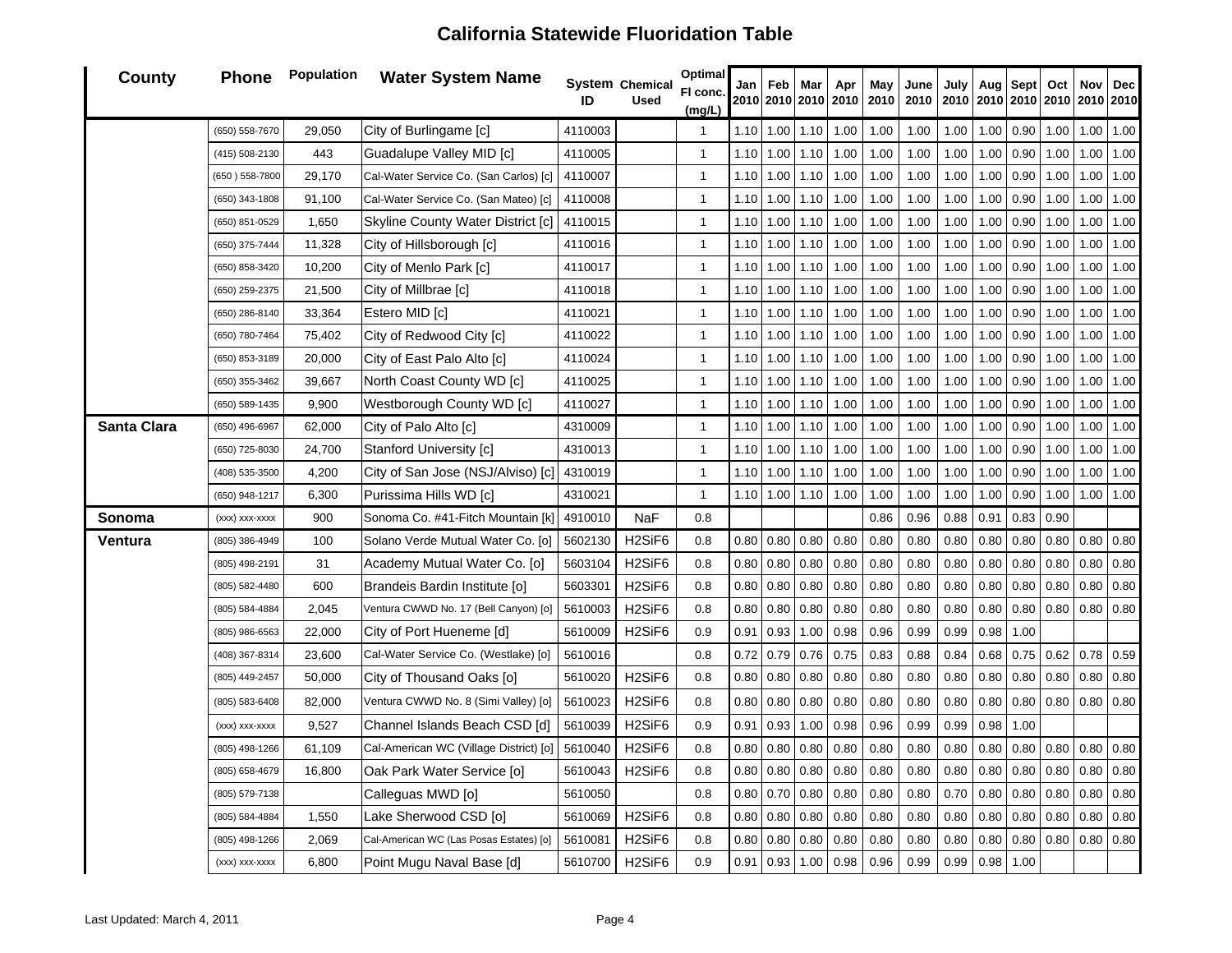| County                       | <b>Phone</b>               | Population | <b>Water System Name</b>                | ID      | <b>System Chemical</b><br><b>Used</b> | <b>Optimal</b><br>FI conc.<br>(mg/L) | Jan  | Feb  | Mar  | Apr<br>2010 2010 2010 2010 | May<br>2010 | June<br>2010 | July | Aug<br>2010   2010   2010   2010   2010   2010 | <b>Sept</b> | Oct       | Nov              | Dec         |
|------------------------------|----------------------------|------------|-----------------------------------------|---------|---------------------------------------|--------------------------------------|------|------|------|----------------------------|-------------|--------------|------|------------------------------------------------|-------------|-----------|------------------|-------------|
|                              | (xxx) xxx-xxxx             | 9,700      | Port Hueneme Naval Base [d]             | 5610701 | H <sub>2</sub> SiF <sub>6</sub>       | 0.9                                  | 0.91 | 0.93 | 1.00 | $0.98\,$                   | 0.96        | 0.99         | 0.99 | 0.98                                           | 1.00        |           |                  |             |
|                              | (805) 982-3771             | 1,001      | USN - Camarillo Housing [o]             | 5610704 | H <sub>2</sub> SiF <sub>6</sub>       | 0.8                                  | 0.80 | 0.80 | 0.80 | 0.80                       | 0.80        | 0.80         | 0.80 | 0.80                                           | 0.80        | 0.80      | 0.80             | 0.80        |
| <b>Natural Water System</b>  |                            |            |                                         |         |                                       |                                      |      |      |      |                            |             |              |      |                                                |             |           |                  |             |
| Kern                         | (760) 375-5086             | 11,487     | Indian Wells Valley Water District      | 1510017 |                                       |                                      |      |      |      |                            |             |              |      |                                                |             |           |                  |             |
| <b>Kings</b>                 | (559) 585-2560             | 14,395     | City of Hanford                         | 1610003 |                                       |                                      |      |      |      |                            |             |              |      |                                                |             |           |                  |             |
| <b>Los Angeles</b>           | (626) 797-6295             | 1,500      | Kinneloa Irrigation District            | 1910035 |                                       |                                      |      |      |      |                            |             |              |      |                                                |             |           |                  |             |
|                              | ???                        | 9,600      | Rubio Canon Land And Water Assn. [t]    | 1910140 | H <sub>2</sub> SiF <sub>6</sub>       | 0.8                                  | 1.15 | 1.30 | 1.26 | 1.30                       | 1.28        | 0.91         | 0.75 | 0.77                                           | 0.79        | 0.87      |                  | $0.95$ 0.92 |
|                              | (626) 355-7135             | 10,570     | City of Sierra Madre                    | 1910148 |                                       |                                      |      |      |      |                            |             |              |      |                                                |             |           |                  |             |
| <b>Riverside</b>             | (760) 391-4038             | 15,392     | <b>Indio Water Authority</b>            | 3310020 |                                       |                                      |      |      |      |                            |             |              |      |                                                |             |           |                  |             |
| San Bernardino               | (xxx) xxx-xxxx             | 20,627     | <b>Redlands MUD</b>                     | 3610037 |                                       |                                      |      |      |      |                            |             |              |      |                                                |             |           |                  |             |
|                              | <b>Total Population</b>    | 12,267,027 |                                         |         |                                       |                                      |      |      |      |                            |             |              |      |                                                |             |           |                  |             |
| <b>Variable Water System</b> |                            |            |                                         |         |                                       |                                      |      |      |      |                            |             |              |      |                                                |             |           |                  |             |
| <b>Contra Costa</b>          | (800) 999-4033             | 23,923     | Golden State Water Co. (Bay Point) [I]  | 0710002 |                                       |                                      |      |      |      |                            |             |              |      |                                                |             |           |                  |             |
|                              | (925) 516-6000             | 45,892     | City of Brentwood [m]                   | 0710004 |                                       |                                      |      |      |      |                            |             |              |      |                                                |             |           |                  |             |
| <b>Fresno</b>                | (559) 621-5300             | 457,511    | City of Fresno [f]                      | 1010007 |                                       |                                      |      |      |      |                            |             |              |      |                                                |             |           |                  |             |
| <b>Los Angeles</b>           | (626) 570-5061             | 89,326     | City of Alhambra [p]                    | 1910001 |                                       |                                      |      |      |      |                            |             |              |      |                                                |             |           |                  |             |
|                              | (562) 907-9200             | 35,152     | Golden State Water Co. (Artesia) [p]    | 1910004 |                                       |                                      |      |      |      |                            |             |              |      |                                                |             |           |                  |             |
|                              | (626) 812-5225             | 108,000    | Azusa Light And Water [p]               | 1910007 |                                       |                                      |      |      |      |                            |             |              |      |                                                |             |           |                  |             |
|                              | (562) 907-9200             | 24,809     | Golden State WC (Bell, Bell Garden) [p] | 1910011 |                                       |                                      |      |      |      |                            |             |              |      |                                                |             |           |                  |             |
|                              | (562) 531-8586             | 1,200      | Bellflower Home Gardens WC [p]          | 1910012 |                                       |                                      |      |      |      |                            |             |              |      |                                                |             |           |                  |             |
|                              | (562) 925-3452             | 28,000     | Bellflower Somerset Mutual WC [p]       | 1910013 |                                       |                                      |      |      |      |                            |             |              |      |                                                |             |           |                  |             |
|                              | (562) 531-1500             | 5,967      | Bellflower Municipal Water Sys. [p]     | 1910018 |                                       |                                      | 0.40 | 0.39 | 0.36 | 0.36                       | 0.41        | 0.37         | 0.48 | 0.45                                           | 0.47        |           | $0.44$ 0.42 0.52 |             |
|                              | (562) 860-0311<br>Ext 2031 | 51,488     | City of Cerritos [p]                    | 1910019 |                                       |                                      |      |      |      |                            |             |              |      |                                                |             |           |                  |             |
|                              | (562) 299-5117             | 27,236     | Park Water Co. (Compton) [p]            | 1910021 |                                       | 0.8                                  | 0.8  | 0.7  | 0.9  | 0.9                        | <b>NS</b>   | 0.8          | 0.9  | 1.0                                            | 0.90        | 1.00 1.00 |                  | 0.90        |
|                              | (909) 869-3042             | 25,000     | Cal State Polytechnic Univ (Pomona) [p] | 1910022 |                                       |                                      |      |      |      |                            |             |              |      |                                                |             |           |                  |             |
|                              | (909) 592-4271             |            | Golden State Water Co. (Claremont)      | 1910024 |                                       |                                      |      | 0.27 |      |                            | 0.32        |              |      |                                                |             |           | 0.18             |             |
|                              | (310) 605-5690             | 71,000     | City of Compton [p]                     | 1910026 |                                       |                                      |      |      |      |                            |             |              |      |                                                |             |           |                  |             |
|                              | (818) 248-3925             | 31,000     | Crescenta Valley Water District [p]     | 1910028 |                                       |                                      |      |      |      |                            |             |              |      |                                                |             |           |                  |             |
|                              | (310) 257-1482             | 142,326    | Cal-Water Service Co. (Dominguez) [p]   | 1910033 |                                       | 0.8                                  | 0.49 | 0.64 | 0.60 | 0.75                       | 0.60        | 0.68         | 0.70 | 0.57                                           | 0.67        | 0.52      | 0.57             | 0.49        |
|                              | (310) 257-1482             | 151,042    | Cal-Water SC (East Los Angeles) [p]     | 1910036 |                                       | 0.8                                  | 0.61 | 0.57 | 0.58 | 0.56                       | 0.61        | 0.60         | 0.64 | 0.55                                           | 0.54        | 0.52      | 0.57             | 0.49        |
|                              | (818) 551-6906             | 202,700    | City of Glendale [p]                    | 1910043 |                                       | 0.8                                  | 0.62 | 0.66 |      | 0.80                       |             |              | 0.72 |                                                |             | 0.65      |                  |             |
|                              | (626) 914-8256             | 53,000     | City of Glendora [p]                    | 1910044 |                                       | 0.8                                  | 0.68 | 0.66 | 0.54 | 0.53                       | 0.63        | 0.68         | 0.71 | 0.75                                           | 0.76        | 0.58      | 0.55             | 0.48        |
|                              | (626) 543-2669             | 4,742      | Suburban Water Sys. (Glendora) [p]      | 1910046 |                                       |                                      | 0.34 | 0.34 | 0.37 | 0.20                       | 0.29        | 0.28         | 0.29 | 0.37                                           | 0.38        | 0.32      | 0.28             | 0.36        |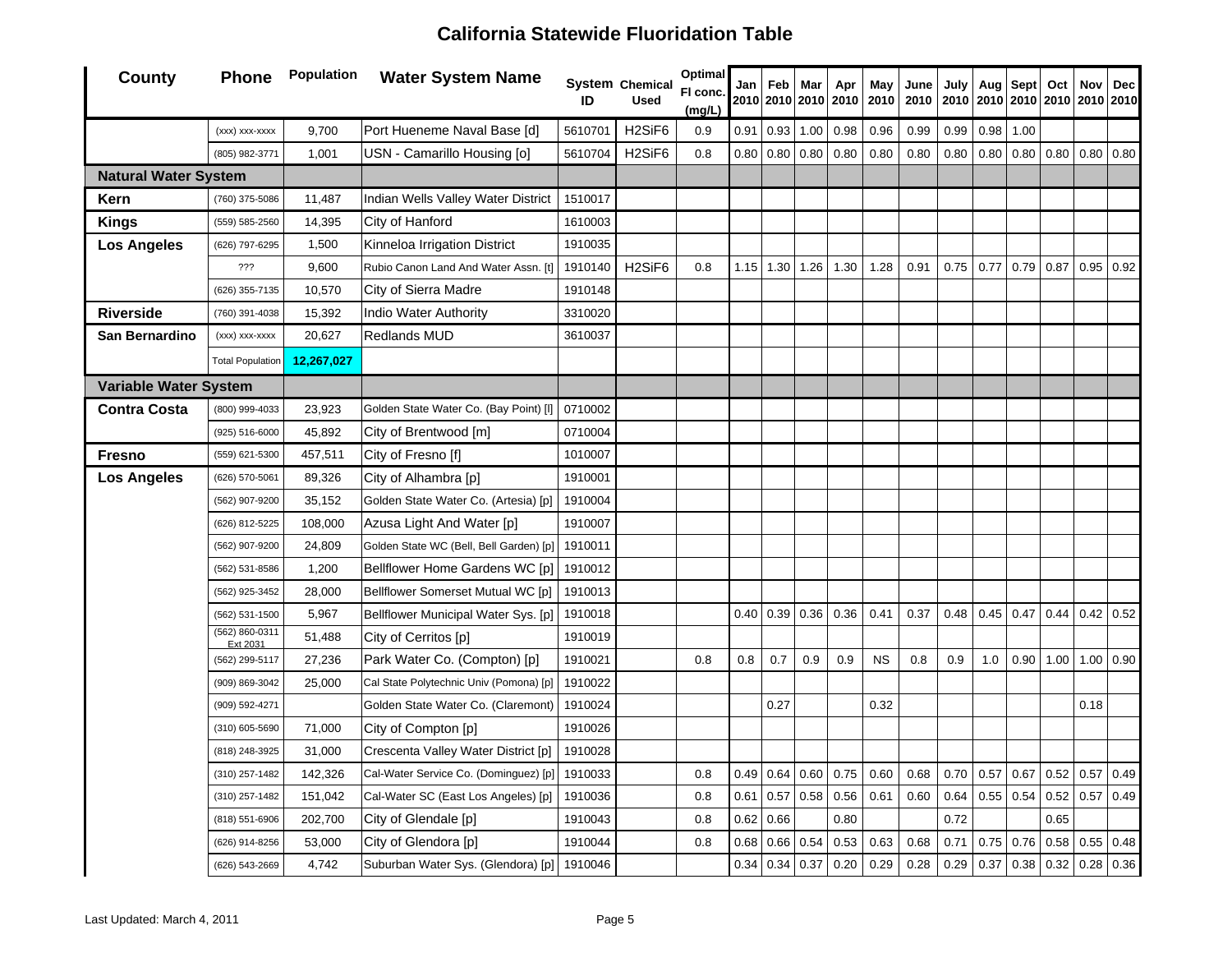| <b>County</b> | <b>Phone</b>               | Population | <b>Water System Name</b>                | ID      | System Chemical<br><b>Used</b> | <b>Optimal</b><br>FI conc.<br>(mg/L) |                          | Jan   Feb        | Mar                      | Apr<br>2010 2010 2010 2010 2010 | May                      | June<br>2010                                                                      | July  <br>2010 2010 2010 2010 2010 2010 | Aug Sept |      | Oct Nov               | Dec         |
|---------------|----------------------------|------------|-----------------------------------------|---------|--------------------------------|--------------------------------------|--------------------------|------------------|--------------------------|---------------------------------|--------------------------|-----------------------------------------------------------------------------------|-----------------------------------------|----------|------|-----------------------|-------------|
|               | (310) 257-1482             | 46,125     | City of Hawthorne [p]                   | 1910047 |                                | 0.8                                  |                          | $0.75$ 0.81      | 0.80                     | 0.81                            | 0.83                     | 0.83                                                                              | 0.89                                    | 0.76     | 0.72 | $0.76$ 0.83 0.82      |             |
|               | (323) 584-6274             | 18,569     | City of Huntington Park [p]             | 1910049 |                                |                                      |                          |                  |                          |                                 |                          |                                                                                   |                                         |          |      |                       |             |
|               | (310) 257-1482             | 1,319      | City of Commerce [p]                    | 1910050 |                                | 0.8                                  | 0.30                     | 0.33             | 0.31                     | 0.26                            | 0.31                     | 0.37                                                                              | 0.33                                    | 0.34     | 0.28 | $0.27$ 0.26 0.32      |             |
|               | (800) 418-9477             | 100,000    | City of Inglewood [p]                   | 1910051 |                                | 0.8                                  | $\overline{\phantom{a}}$ | 0.66             | $\overline{\phantom{a}}$ |                                 | $\overline{\phantom{a}}$ | 0.64                                                                              | $\overline{\phantom{a}}$                |          | 0.66 |                       |             |
|               | (626) 614-2538             | 20,635     | Cal-American WC (Baldwin Hills) [p]     | 1910052 |                                |                                      |                          | $0.54 \ 0.86$    | 0.46                     | 0.66                            | 0.91                     | 0.70                                                                              | 0.67                                    | 0.42     | 0.48 | $0.58 \, 0.62$        | 0.46        |
|               | (818) 790-6749             | 9,300      | La Canada Irrigation District [p]       | 1910054 |                                |                                      |                          |                  |                          |                                 |                          |                                                                                   |                                         |          |      |                       |             |
|               | (626) 543-2551             | 46,362     | Suburban Water Sys. (La Mirada) [p]     | 1910059 |                                | 0.8                                  | 0.31                     | $0.29$ 0.31      |                          | 0.33                            | 0.36                     | 0.35                                                                              | 0.40                                    | 0.40     | 0.39 | $0.43$ 0.31           | 0.30        |
|               | (xxx) xxx-xxxx             | 4,274      | Las Flores Water Co. [p]                | 1910061 |                                |                                      |                          | $0.68$ 0.63 0.67 |                          | 0.60                            | 0.69                     | 0.66                                                                              | 0.68                                    | 0.72     | 0.73 | $0.69$ 0.69           | 0.74        |
|               | (xxx) xxx-xxxx             | 16,000     | Lincoln Avenue Water Co. [p]            | 1910063 |                                |                                      |                          |                  |                          |                                 |                          |                                                                                   |                                         |          |      | 0.95                  |             |
|               | (562) 907-9200             | 4,590      | Golden State WC (Willowbrook) [p]       | 1910072 |                                |                                      |                          |                  |                          |                                 |                          |                                                                                   |                                         |          |      |                       |             |
|               | (562) 907-9200             | 32,040     | Golden State WC (Florence/Graham) [p]   | 1910077 |                                |                                      |                          |                  |                          |                                 |                          |                                                                                   |                                         |          |      |                       |             |
|               | (310) 603-0220<br>ext. 300 | 72,600     | City of Lynwood [p]                     | 1910079 |                                |                                      |                          |                  |                          |                                 |                          |                                                                                   |                                         |          |      |                       |             |
|               | (310) 802-5325             | 33,852     | City of Manhattan Beach [p]             | 1910083 |                                |                                      |                          |                  |                          |                                 |                          |                                                                                   |                                         |          |      |                       |             |
|               | (323) 560-2439             | 5,500      | Maywood Mutual Water Co. #1 [p]         | 1910084 |                                |                                      |                          |                  |                          |                                 |                          |                                                                                   |                                         |          |      |                       |             |
|               | (323) 581-5816             | 6,700      | Maywood Mutual Water Co. #2 [p]         | 1910085 |                                |                                      |                          |                  |                          |                                 |                          |                                                                                   |                                         |          |      |                       |             |
|               | (323) 560-3657             | 9,500      | Maywood Mutual Water Co. #3 [p]         | 1910086 |                                |                                      |                          |                  |                          |                                 |                          |                                                                                   |                                         |          |      |                       |             |
|               | (562) 907-9200             | 31,657     | Golden State Water Co. (Norwalk) [p]    | 1910098 |                                |                                      |                          |                  |                          |                                 |                          |                                                                                   |                                         |          |      |                       |             |
|               | (562) 941-0716             | 22,000     | Orchard Dale Water District [p]         | 1910101 |                                |                                      |                          |                  |                          |                                 |                          |                                                                                   |                                         |          |      |                       |             |
|               | (562) 220-2111             | 57,805     | City of Paramount [p]                   | 1910105 |                                |                                      |                          |                  |                          |                                 |                          |                                                                                   |                                         |          |      |                       |             |
|               | (562) 907-9200             | 5,283      | City of Bell Gardens [p]                | 1910108 |                                |                                      |                          |                  |                          |                                 |                          |                                                                                   |                                         |          |      |                       |             |
|               | (310) 257-1482             | 3,940      | City of Montebello                      | 1910117 |                                | 0.8                                  | 0.69                     | 0.69             | 0.71                     | 0.70                            | 0.73                     | 0.72                                                                              | 0.74                                    | 0.68     | 0.65 | $0.57$ 0.58           | 0.70        |
|               | (626) 744-4411             | 166,400    | City of Pasadena [p]                    | 1910124 |                                |                                      |                          | $0.94 \, 0.95$   | 1.03                     | 0.94                            | 0.98                     | 0.96                                                                              | 0.95                                    | 0.91     | 0.90 |                       | $0.87$ 0.91 |
|               | (909) 620-2241             | 156,600    | City of Pomona [p]                      | 1910126 |                                |                                      |                          |                  |                          |                                 |                          |                                                                                   |                                         |          |      |                       |             |
|               | (626) 858-7249             | 33,500     | City of Covina [p]                      | 1910127 |                                |                                      |                          |                  |                          |                                 |                          |                                                                                   |                                         |          |      |                       |             |
|               | (310) 257-1482             | 97,944     | Cal-Water SC (Hermosa/Redondo) [p]      | 1910134 |                                | 0.8                                  |                          | $0.72$ 0.77      | 0.79                     | 0.76                            | 0.81                     | 0.82                                                                              | 0.80                                    | 0.65     | 0.67 | $0.58$ 0.77 0.77      |             |
|               | (888) 237-1333             | 45,000     | Cal-American Water Co. (San Marino) [p] | 1910139 |                                |                                      |                          |                  |                          |                                 |                          |                                                                                   |                                         |          |      |                       |             |
|               | (909) 592-4271             | 52,622     | Golden State Water Co. (San Dimas) [p]  | 1910142 |                                |                                      |                          | 0.73             |                          |                                 | 0.69                     |                                                                                   |                                         |          |      | 0.76                  |             |
|               | (818) 898-1223             | 23,564     | City of San Fernando [p]                | 1910143 |                                |                                      |                          |                  |                          |                                 |                          |                                                                                   |                                         |          |      |                       |             |
|               | (310) 826-6712             | 84,184     | City of Santa Monica [p]                | 1910146 |                                | 0.8                                  |                          |                  |                          |                                 |                          | 0.68   0.67   0.70   0.74   0.70   0.68   0.71   0.69   0.70   0.71   0.74   0.91 |                                         |          |      |                       |             |
|               | (562) 989-7253             | 10,363     | City of Signal Hill [p]                 | 1910149 |                                |                                      |                          |                  |                          |                                 |                          |                                                                                   |                                         |          |      |                       |             |
|               | (626) 403-7376             | 25,674     | City of South Pasadena [p]              | 1910154 |                                |                                      |                          |                  |                          |                                 |                          |                                                                                   |                                         |          |      |                       |             |
|               | (800) 999-4033             | 168,152    | Golden State Water Co. (Southwest) [p]  | 1910155 |                                |                                      |                          |                  |                          |                                 |                          |                                                                                   |                                         |          |      | 0.54                  |             |
|               | (562) 299-5117             | 17,124     | Park Water Co. (Lynwood) [p]            | 1910161 |                                |                                      | 0.7                      | $0.9\,$          | 1.0                      | $1.0$                           | <b>NS</b>                | 1.0                                                                               | 1.0                                     | 1.0      |      | change to adj. system |             |
|               | (xxx) xxx-xxxx             | 9,900      | Valley Water Co. [p]                    | 1910166 |                                |                                      |                          |                  | 0.88                     |                                 | 0.85                     |                                                                                   |                                         | 0.54     |      | 0.86                  |             |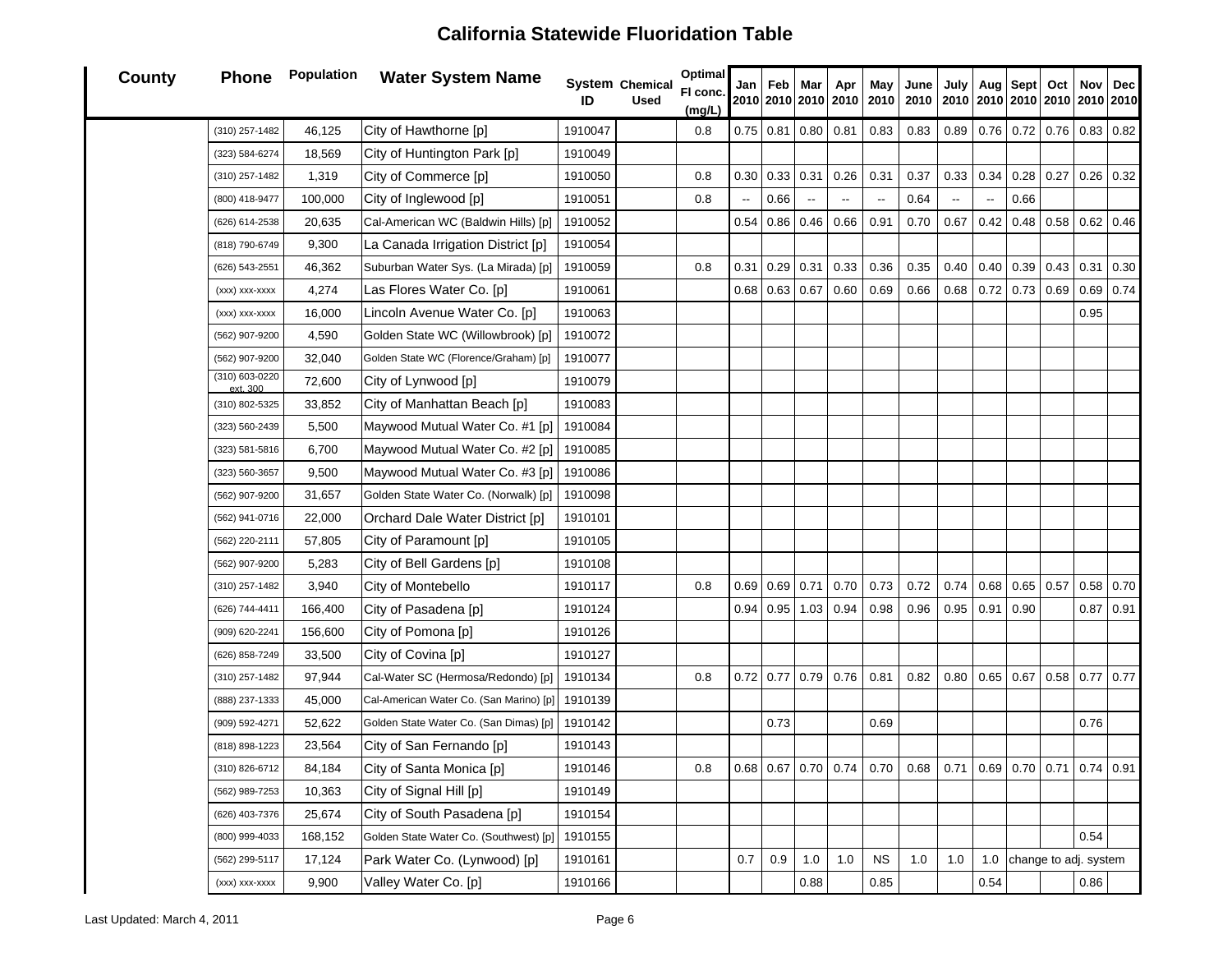| County      | <b>Phone</b>                      | Population | <b>Water System Name</b>                  | ID      | System Chemical<br><b>Used</b> | <b>Optimal</b><br>FI conc.<br>(mg/L) |      | Jan   Feb   Mar       | 2010 2010 2010   | Apr<br>2010 | May<br>2010 | June<br>2010 | July |                  | Aug Sept | Oct<br>2010 2010 2010 2010 2010 2010 2010 |             | Nov   Dec        |
|-------------|-----------------------------------|------------|-------------------------------------------|---------|--------------------------------|--------------------------------------|------|-----------------------|------------------|-------------|-------------|--------------|------|------------------|----------|-------------------------------------------|-------------|------------------|
|             | (323) 583-8811                    | 45,000     | City of Vernon [p]                        | 1910167 |                                |                                      |      | 0.42                  |                  |             |             | 0.41         |      |                  | 0.73     |                                           |             | 0.44             |
|             | (323) 585-7321                    | 16,180     | Walnut Park Mutual Water Co. [p]          | 1910169 |                                |                                      |      |                       |                  |             |             |              |      |                  |          |                                           |             |                  |
|             | (562) 944-8219                    | 63,188     | Suburban Water Sys (Whittier) [p]         | 1910174 |                                |                                      |      |                       |                  |             |             |              |      |                  |          |                                           |             |                  |
|             | (818) 238-3500                    | 106,879    | City of Burbank [p]                       | 1910179 |                                | 0.8                                  |      | $0.72 \mid 0.71 \mid$ | 0.91             | 0.71        | 0.83        | 0.65         | 0.88 | 0.62             | 0.87     | 0.57                                      |             | $0.78 \ 0.60$    |
|             | (626) 448-6183                    | 5,555      | San Gabriel Valley WC (Montebello) [p]    | 1910189 |                                |                                      |      |                       |                  |             |             |              |      |                  |          |                                           |             |                  |
|             | (562) 929-5599                    | 22,000     | City of Norwalk [p]                       | 1910191 |                                |                                      |      | $0.56$ 0.46           | 0.61             | 0.58        | 0.56        | 0.56         | 0.64 | 0.56             | 0.59     | 0.54                                      |             | 0.58 0.57        |
|             | (562) 697-1726                    | 58,000     | Rowland Water District [p]                | 1910194 |                                | 0.8                                  | 0.85 | 0.90                  | 0.90             | 0.95        | 0.85        | 0.90         | 1.10 | 1.15             | 0.95     | 0.90                                      |             | $0.85$ 0.85      |
|             | (626) 543-2669                    |            | Suburban Water Sys. (Covina Knolls) [p]   | 1910200 |                                |                                      | 0.36 | 0.36                  | 0.33             | 0.22        | 0.28        | 0.28         | 0.28 | 0.85             | 0.40     | 0.24                                      |             | $0.16$ 0.19      |
|             | (626) 543-2669                    | 134,996    | Suburban Water Sys. (San Jose) [p]        | 1910205 |                                |                                      | 0.29 | 0.28                  | 0.29             | 0.32        | 0.33        | 0.37         | 0.38 | 0.54             | 0.44     | 0.44                                      |             | $0.39 \mid 0.45$ |
|             | (562) 299-5117                    | 66,256     | Park Water Co. (Bellflower/Norwalk) [p]   | 1910211 |                                | 0.8                                  | 0.77 | 1.00                  | 1.00             | 1.00        | <b>NS</b>   | 0.97         | 0.90 | 1.0              |          | change to adj. system                     |             |                  |
|             | (310) 781-6961                    | 110,000    | City of Torrance [p]                      | 1910213 |                                |                                      |      | $0.70$ 0.76           | 0.93             | 0.68        | 1.19        | 1.07         | 0.82 | 1.52             |          | 0.96 0.94                                 | 1.11        |                  |
|             | (562) 697-6769                    | 6,109      | La Habra Heights County WD [p]            | 1910218 |                                |                                      |      |                       |                  |             |             |              |      |                  |          |                                           |             |                  |
|             | (909) 592-4271                    | 15,906     | Golden State WC (So. San Gabriel) [p]     | 1910223 |                                |                                      |      | 0.85                  |                  |             | 0.64        |              |      |                  |          |                                           | 0.72        |                  |
|             | (818) 251-2330                    | 70,000     | Las Virgenes Municipal Water District [p] | 1910225 |                                |                                      |      |                       |                  |             |             |              |      |                  |          |                                           |             |                  |
|             | (909) 595-1268<br>ext. 210        | 99,839     | Walnut Valley Water District [p]          | 1910234 |                                |                                      |      |                       |                  |             |             |              |      |                  |          |                                           |             |                  |
|             | (562) 866-9771<br>ext. 2700       | 66,000     | City of Lakewood [p]                      | 1910239 |                                |                                      |      |                       |                  |             |             |              |      |                  |          |                                           |             |                  |
|             | (562) 868-0511<br>ext. 3611       | 17,867     | City of Santa Fe Springs [p]              | 1910245 |                                |                                      |      | $0.60 \,   \, 0.68$   | 0.48             | 0.68        | 0.82        | 0.51         | 0.70 | 0.69             |          |                                           | $0.66$ 0.67 |                  |
| <b>Napa</b> | (707) 647-4550                    | 15,300     | City of American Canyon [n]               | 2810005 |                                |                                      |      |                       |                  |             |             |              |      |                  |          |                                           |             |                  |
| Orange      | (714) 220-5181                    | 1,500      | Knott's Berry Farm [p]                    | 3000734 |                                |                                      |      |                       |                  |             |             |              |      |                  |          |                                           |             |                  |
|             | (714) 765-4556                    | 333,000    | City of Anaheim [p]                       | 3010001 |                                |                                      |      |                       |                  |             |             |              |      |                  |          |                                           |             |                  |
|             | (714) 990-7642                    | 36,100     | City of Brea [p]                          | 3010002 |                                |                                      |      |                       |                  |             |             |              |      |                  |          |                                           |             |                  |
|             | (714) 562-3701                    | 78,500     | City of Buena Park [p]                    | 3010003 |                                |                                      |      | $0.58 \, \, 0.58$     | 0.62             | 0.65        | 0.66        | 0.60         | 0.62 | 0.71             | 0.72     |                                           |             |                  |
|             | (949) 574-1031                    | 105,600    | Mesa Consolidated WD [p]                  | 3010004 |                                |                                      |      |                       |                  |             |             |              |      |                  |          |                                           |             |                  |
|             | (714) 738-6896                    | 128,300    | City of Fullerton [p]                     | 3010010 |                                |                                      |      |                       |                  |             |             |              |      |                  |          |                                           |             |                  |
|             | (562) 905-9792                    | 59,000     | City of La Habra [p]                      | 3010018 |                                |                                      | --   | 0.42                  | 0.41             | 0.28        | 0.72        | 0.61         | 0.60 | 0.73             | 0.65     | 0.43                                      |             | $0.58$ 0.47      |
|             | (800) 999-4033                    | 107,800    | Golden State Water Co. (West Orange) [p]  | 3010022 |                                |                                      |      |                       |                  |             |             |              |      |                  |          |                                           |             |                  |
|             | (949) 644-3011                    | 75,700     | City of Newport Beach [p]                 | 3010023 |                                |                                      |      |                       |                  |             |             |              |      |                  |          |                                           |             |                  |
|             | (714) 288-2475                    | 131,000    | City of Orange [p]                        | 3010027 |                                |                                      |      |                       |                  |             |             |              |      |                  |          |                                           |             |                  |
|             | (714) 538-4201                    | 1,750      | Orange Park Acres MWC [p]                 | 3010028 |                                |                                      |      |                       |                  |             |             |              |      |                  |          |                                           |             |                  |
|             | (949) 493-1515                    | 33,800     | City of San Juan Capistrano [p]           | 3010030 |                                |                                      |      |                       |                  |             |             |              |      |                  |          |                                           |             |                  |
|             | $(949)$ 366-1553<br>or (800) 999- | 34,300     | Golden State Water Co. (Placentia) [p]    | 3010035 |                                |                                      |      |                       |                  |             |             |              |      |                  |          |                                           |             |                  |
|             | (714) 701-3115                    | 46,700     | City of San Clemente [p]                  | 3010036 |                                |                                      |      |                       |                  |             |             |              |      |                  |          |                                           |             |                  |
|             | (714) 701-3115                    | 65,000     | Yorba Linda Water District [p]            | 3010037 |                                |                                      |      |                       |                  |             |             |              |      |                  |          |                                           |             |                  |
|             | (714) 647-3316                    | 338,000    | City of Santa Ana [p]                     | 3010038 |                                |                                      |      |                       | $0.50$ 0.53 0.52 | 0.48        | 0.51        | 0.54         |      | $0.63$ 0.58 0.61 |          | 0.64                                      |             | 0.67 0.39        |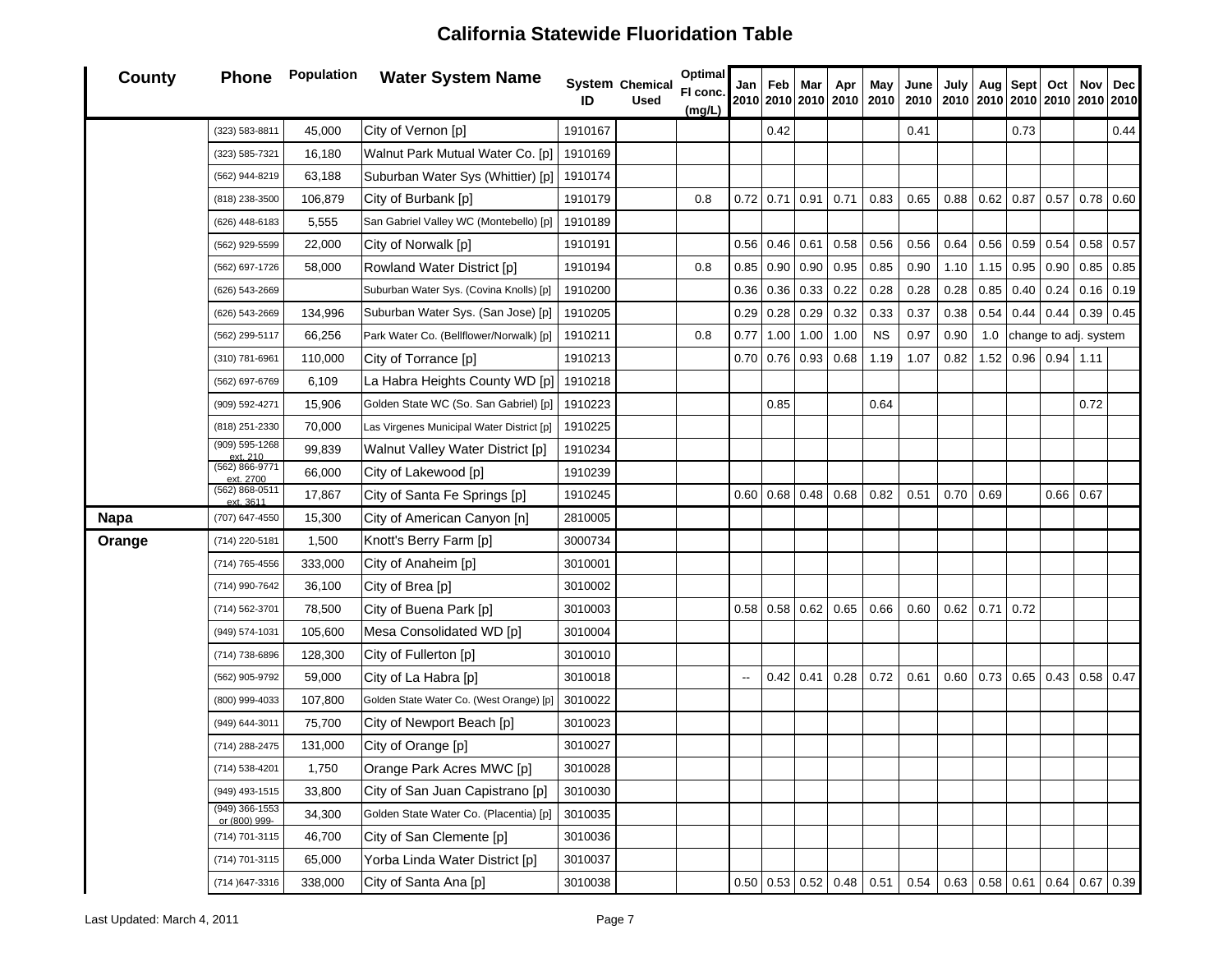#### **County Phone Population Water System Name System IDChemical UsedOptimal Fl conc. (mg/L) Jan 20102010201020102010Feb Mar Apr May June 2010201020102010201020102010July Aug Sept Oct Nov Dec** (562) 596-9990 25,100 City of Seal Beach [p] <sup>3010041</sup> (714) 573-3382 63,500 City of Tustin [p] <sup>3010046</sup> (800) 999-4033 8,300 Golden State WC (Cowan Heights) [p] 3010047 (714) 741-5395 158,300 City of Garden Grove [p] <sup>3010062</sup> (714) 548-3699 85,300 City of Westminster [p] <sup>3010064</sup> 0.52 0.69 0.69 0.63 0.31 0.36 0.28 0.32 0.33 0.33 0.47 0.71 (714) 538-5815 3,000 East Orange County WD (Retail Zone) [p] 3010068 (800) 999-4033 | 5,800 Golden State Water Co. (Yorba Linda) [p] 3010070 (949) 453-5858 216,000 Irvine Ranch Water District [p] 3010092 (949) 858-0277 11,700 Trabuco Canyon Water District [p] 3010094 (949) 453-5858 2,500 Irvine Ranch Water District (Santiago) [p] 3010095 (714) 690-3310 16,500 City of La Palma [p] <sup>3010100</sup> **Riverside** $(xxx)$  xxx-xxxx  $\begin{vmatrix} 3,300 \\ 8 \end{vmatrix}$  Box Springs Mutual Water Co. [p] 3310004 (951) 928-3777 ext. 6337 380,025 Eastern Municipal WD <sup>3310009</sup> (951) 674-3146 ext. 8201107,788 | Elsinore Valley Municipal WD [r] 3310012 (xxx) xxx-xxxx 2,095 Elsinore Water District (Country Club) [r] 3310013 (951) 765-3711 22,677 City of Hemet [r] <sup>3310016</sup>  $(xxx)$  xxx-xxxx  $\begin{array}{|c|c|c|c|c|} \hline 3,044 & \hline \end{array}$  Home Gardens County WD [p] 3310018 (951) 270-5607 25,488 City of Norco [p] <sup>3310025</sup> (xxx) xxx-xxxx 6,000 Nuevo Water Co. [r] <sup>3310026</sup> (951) 351-6331 120,966 City of Riverside [p] <sup>3310031</sup>  $(xxx)$  xxx-xxxx | 14,777 | City of San Jacinto [r]  $\vert$  3310032 (951) 736-2265 142,454 City of Corona [p] 3310037 3310037  $|$  0.30 0.41 0.33 0.34 0.34 0.28 0.30 0.33 0.30 0.29 0.31 0.25 0.24 (951) 296-6900 120,966 Rancho California WD [p] <sup>3310038</sup>  $(xxx)$  xxx-xxxx | 2,356 The Farm Mutual Water Co. [r] 3310046 (951) 277-1414 10,165 Lee Lake Water District [p] 3310074 (xxx) xxx-xxxx | 2,586 | Elsinore Water District (Lakeland) [r] 3310079 **Sacramento** (916) 875-6919 125,700 Sacramento County Water Agency [e] 3410029 **San Diego** (xxx) xxx-xxxx | 996 | Yuima Municipal WD (IDA) [p] | 3700938 500Yuima Municipal WD [p] | 3701408 (619) 443-3805 35,000 Lakeside Water District [g] <sup>3710013</sup> (760) 435-5804 177,000 City of Oceanside [p] <sup>3710014</sup> (619) 527-3121 1,255,000 City of San Diego [p] <sup>3710020</sup> (760) 632-4649 58,000 Olivenhain Municipal WD [p] <sup>3710029</sup> (619) 670-2777 150,000 Otay Water District [g] <sup>3710034</sup>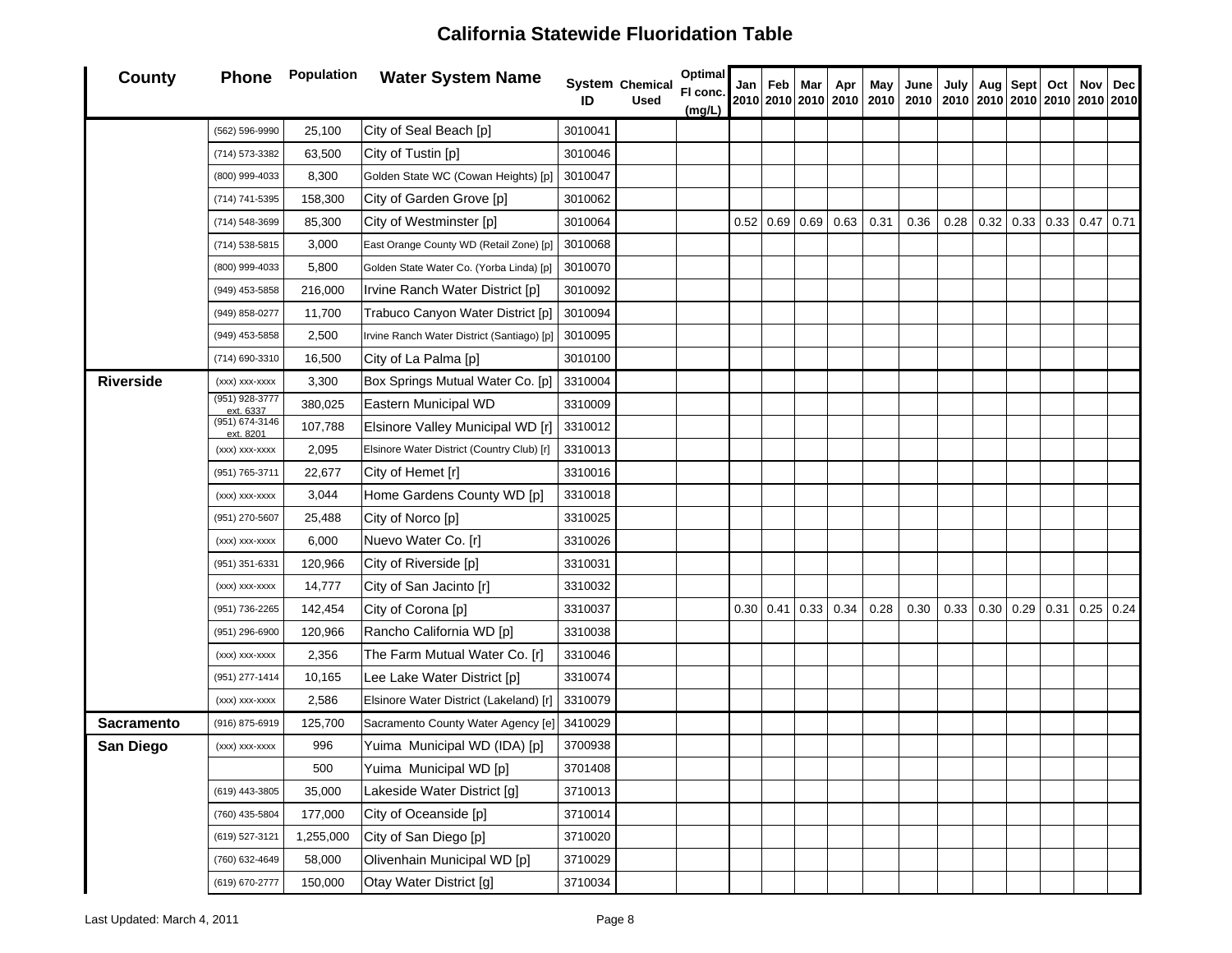| County             | <b>Phone</b>   | <b>Population</b> | <b>Water System Name</b>                      | ID      | <b>System Chemical</b><br><b>Used</b> | <b>Optimal</b><br>FI conc.<br>(mg/L) | Jan   Feb   Mar | Apr | May | June<br> 2010 2010 2010  2010   2010   2010   2010   2010   2010   2010   2010   2010 | July   Aug   Sept   Oct |  | Nov Dec |
|--------------------|----------------|-------------------|-----------------------------------------------|---------|---------------------------------------|--------------------------------------|-----------------|-----|-----|---------------------------------------------------------------------------------------|-------------------------|--|---------|
|                    | (650) 367-6800 | 65,540            | Cal-Water Service Co. (Bear Gulch) [i]        | 4110006 |                                       |                                      |                 |     |     |                                                                                       |                         |  |         |
|                    | (650) 343-1808 | 52,680            | Cal-Water Service Co. (So. San Francisco) [i] | 4110009 |                                       |                                      |                 |     |     |                                                                                       |                         |  |         |
|                    | (650) 616-7162 | 41,427            | City of San Bruno [i]                         | 4110023 |                                       |                                      |                 |     |     |                                                                                       |                         |  |         |
| <b>Santa Clara</b> | (408) 586-3077 | 51,576            | City of Milpitas [i]                          | 4310005 |                                       |                                      |                 |     |     |                                                                                       |                         |  |         |
|                    | (408) 615-2000 | 104,000           | City of Santa Clara [i]                       | 4310012 |                                       |                                      |                 |     |     |                                                                                       |                         |  |         |
|                    | (408) 730-7510 | 125,800           | City of Sunnyvale [i]                         | 4310014 |                                       |                                      |                 |     |     |                                                                                       |                         |  |         |
| Ventura            | (805) 529-1232 | 38                | Thermic Mutual Water Co. [p]                  | 5603108 |                                       |                                      |                 |     |     |                                                                                       |                         |  |         |
|                    | (805) 385-8139 | 192,000           | City of Oxnard [p]                            | 5610007 |                                       |                                      |                 |     |     |                                                                                       |                         |  |         |
|                    | (805) 482-5061 | 5,000             | Pleasant Valley Mutual Water Co. [p]          | 5610008 |                                       |                                      |                 |     |     |                                                                                       |                         |  |         |
|                    | (805) 584-4884 | 2,291             | Ventura CWWD No. 19 (Somis) [p]               | 5610015 |                                       |                                      |                 |     |     |                                                                                       |                         |  |         |
|                    | (805) 584-4884 | 35,577            | Ventura CWWD No. 1 (Moorpark) [p]             | 5610018 |                                       |                                      |                 |     |     |                                                                                       |                         |  |         |
|                    | (805) 388-5373 | 39,812            | City of Camarillo [p]                         | 5610019 |                                       |                                      |                 |     |     |                                                                                       |                         |  |         |
|                    | (805) 482-2001 | 2,300             | Crestview Mutual Water Co. [p]                | 5610058 |                                       |                                      |                 |     |     |                                                                                       |                         |  |         |
|                    | (805) 528-7231 | 43,000            | Golden State WC (Simi Valley) [p]             | 5610059 |                                       |                                      |                 |     |     |                                                                                       |                         |  |         |
|                    | (805) 482-8214 | 30,000            | Camrosa Water District [p]                    | 5610063 |                                       |                                      |                 |     |     |                                                                                       |                         |  |         |

Footnotes:

- [a]…..Water system receives fluoridated water from PWSID 0810001 (100%). Listed Fluoride levels are from this system.
- [b]…..Water system receives fluoridated water from PWSID 1210001 (100%). Listed Fluoride levels are from this system.
- [c]…..Water system receives fluoridated water from PWSID 3810001 (100%). Listed Fluoride levels are from this system.
- [d]…..Water system receives fluoridated water from PWSID 5610080 (100%). Listed Fluoride levels are from this system.
- [e]…..Water system receives fluoridated water from PWSID 3410020 and uses non-fluoridated water sources. Contact the water system for detailed fluoride level information.
- [f]…..Water system has fluoridated and non-fluoridated service areas. Contact the water system for detailed fluoride level information.
- [g].....Water system receives fluoridated water from both PWSID 1910087 & PWS ID 3710010, and uses non-fluoridated water sources. Contact the water system for detailed fluoride level information.
- [h]…..Water system receives fluoridated water from PWSID 1910067 (100%). Listed Fluoride levels are from this system.
- [i]…..Water system receives fluoridated water from PWSID 3810001 and uses non-fluoridated water sources. Contact the water system for detailed fluoride level information.
- [j]….Water system receives fluoridated water from PWSID 2110002 (100%). Listed Fluoride levels are from this system
- [k]…..Water system receives fluoridated water from PWSID 4910005 (100%). Listed Fluoride levels are from this system
- [l]…..Water system receives fluoridated water from PWSID 0710003 and uses non-fluoridated water sources. Contact the water system for detailed fluoride level information.
- [m]…..Water system receives fluoridated water from both PWSID 0710003 & PWS ID 0710010, and uses non-fluoridated water sources. Contact the water system for detailed fluoride level information.
- [n]…..Water system receives fluoridated water from PWSID 4810007 and uses non-fluoridated water sources. Contact the water system for detailed fluoride

Last Updated: March 4, 2011 **Page 9**